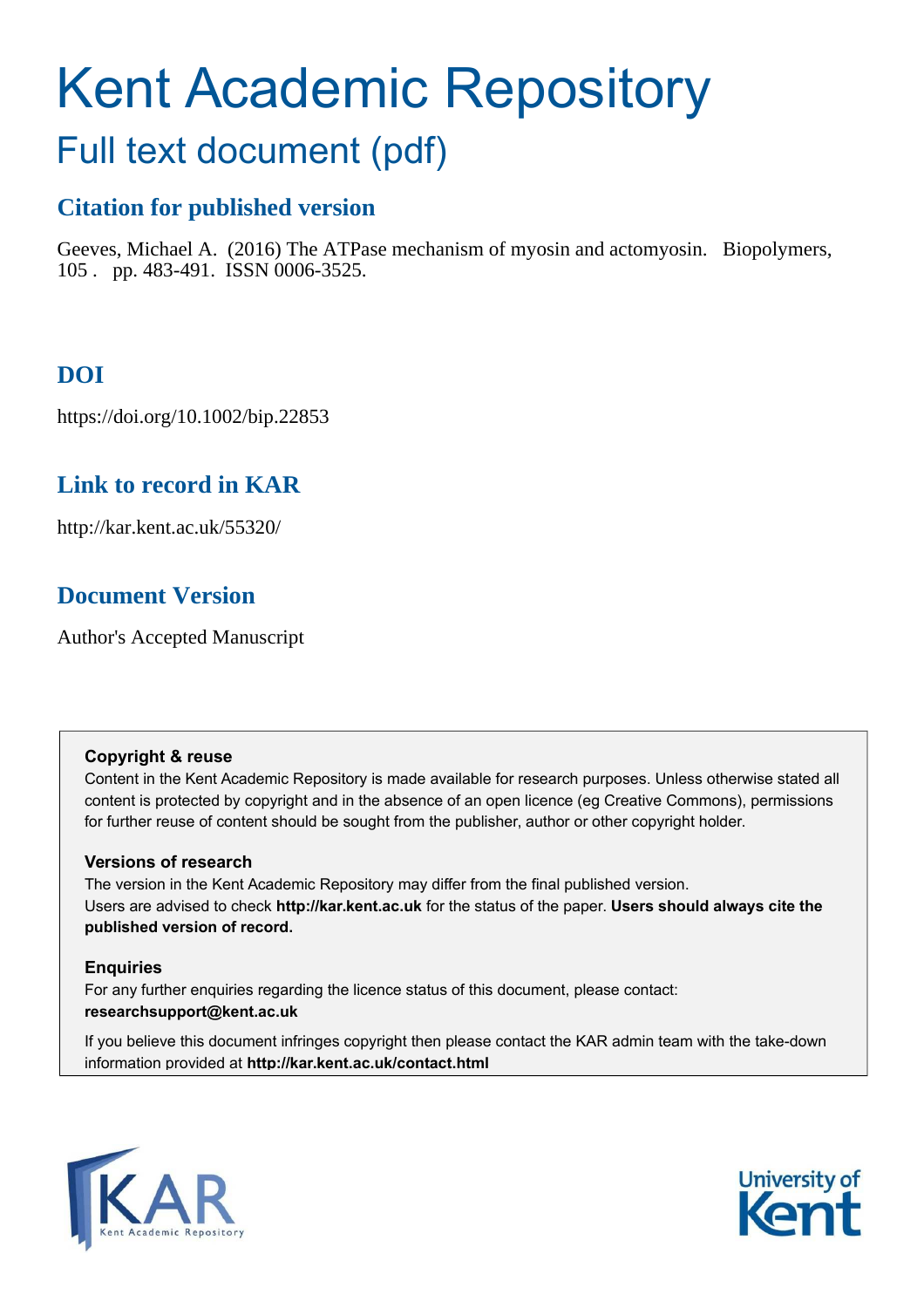

Biopolymers

# The ATPase mechanism of myosin and actomyosin.

| Journal:                      | Biopolymers                                                                                |
|-------------------------------|--------------------------------------------------------------------------------------------|
| Manuscript ID                 | Draft                                                                                      |
| Wiley - Manuscript type:      | <b>Invited Review</b>                                                                      |
| Date Submitted by the Author: | n/a                                                                                        |
| Complete List of Authors:     | Geeves, Michael; University of Kent School of Biosciences, School of<br><b>Biosciences</b> |
| Keywords:                     | ATPase mechanism, Molecular motor, transition states                                       |
|                               |                                                                                            |

**SCHOLARONE™** Manuscripts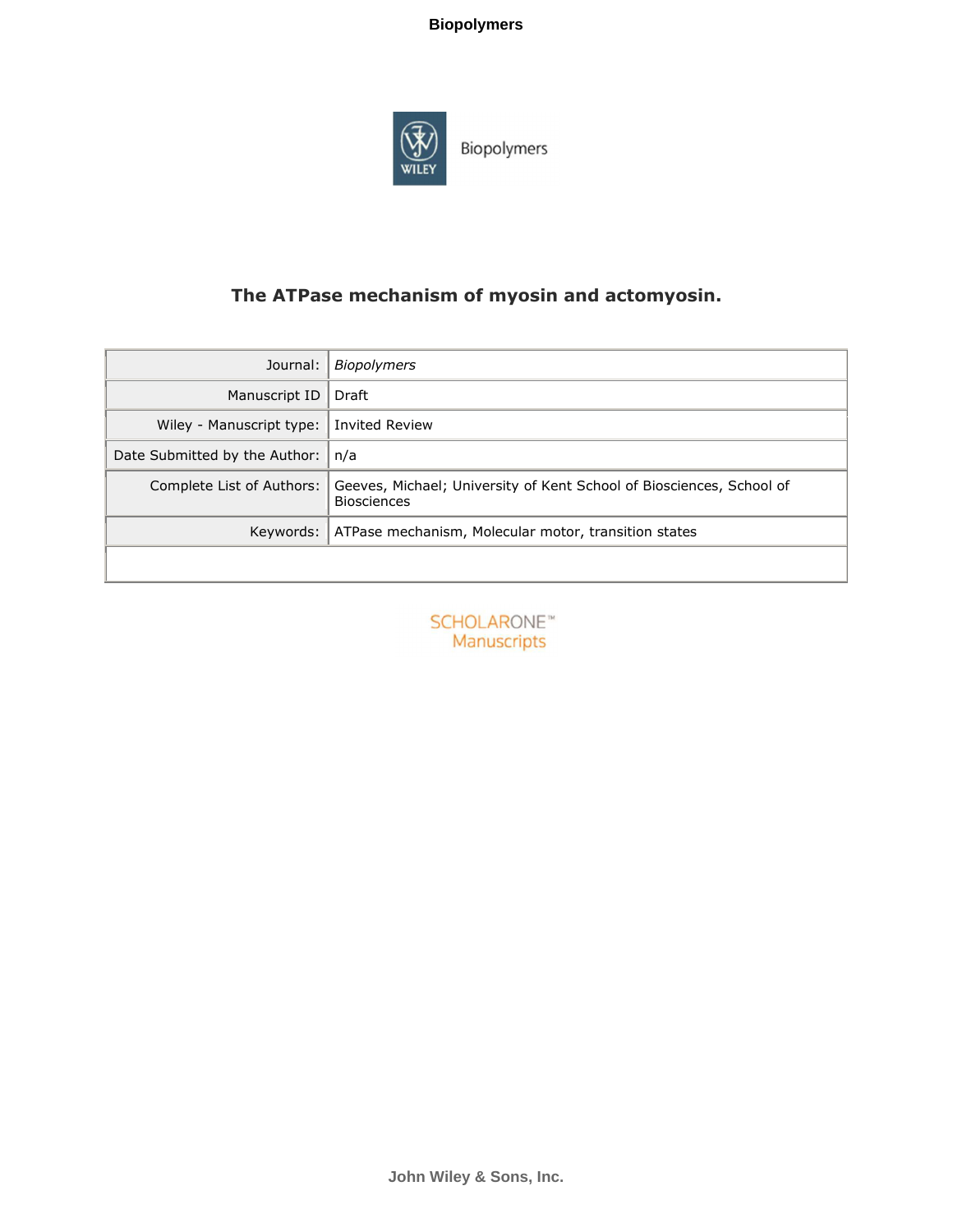| 1                                |  |  |
|----------------------------------|--|--|
| $\overline{\mathbf{c}}$          |  |  |
|                                  |  |  |
|                                  |  |  |
|                                  |  |  |
| 3456789                          |  |  |
| 10                               |  |  |
| 11                               |  |  |
| 12<br>13                         |  |  |
| 14                               |  |  |
| 15<br>16                         |  |  |
| 17                               |  |  |
| 18<br>19                         |  |  |
| <b>20</b>                        |  |  |
| $\overline{21}$                  |  |  |
|                                  |  |  |
|                                  |  |  |
| 22<br>23<br>24<br>25<br>26<br>27 |  |  |
| $\frac{28}{1}$                   |  |  |
| 29                               |  |  |
| 30<br>31                         |  |  |
| 32                               |  |  |
| 33<br>34                         |  |  |
| 35                               |  |  |
| 36<br>37                         |  |  |
| 38                               |  |  |
| 39<br>40                         |  |  |
| 41                               |  |  |
| 42<br>43                         |  |  |
| 44                               |  |  |
| 45<br>46                         |  |  |
| 47                               |  |  |
| 48                               |  |  |
| 49<br>50                         |  |  |
| 51                               |  |  |
| 52<br>53                         |  |  |
| 54                               |  |  |
| 55<br>56                         |  |  |
| 57                               |  |  |
| 58<br>59                         |  |  |
| 60                               |  |  |

## **The ATPase mechanism of myosin and actomyosin.**

Michael A Geeves

School of Biosciences, University of Kent, Canterbury, UK

Michael A Geeves School of Biosciences, University of Kent, Canterbury, CT1 7NJ UK

#### m.a.geeves@kent.ac.uk

Tel +44 1227 827597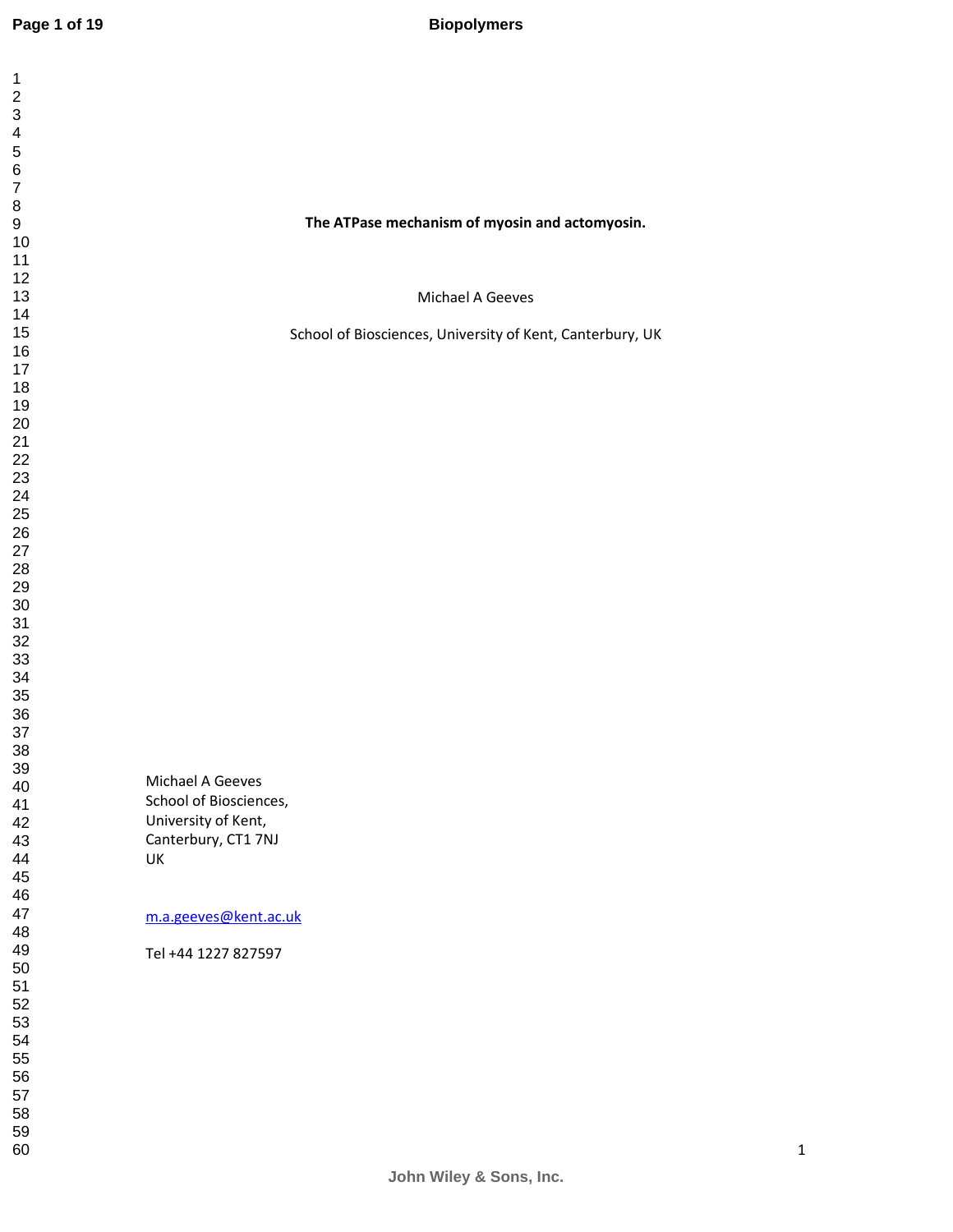#### **Abstract**

Myosins are a large family of molecular motors that use the common P-loop, Switch 1 and Switch 2 nucleotide binding motifs to recognise ATP, to create a catalytic site than can efficiently hydrolyse ATP and to communicate the state of the nucleotide pocket to other allosteric binding sties on myosin. The energy is of ATP binding is used to do work against an external load. In this short review I will outline current thinking on the mechanism of ATP hydrolysis and how the energy of ATP hydrolysis is coupled to a series of protein conformational changes that allow a myosin, with the cytoskeleton track actin, to operate as a molecular motor of distinct types.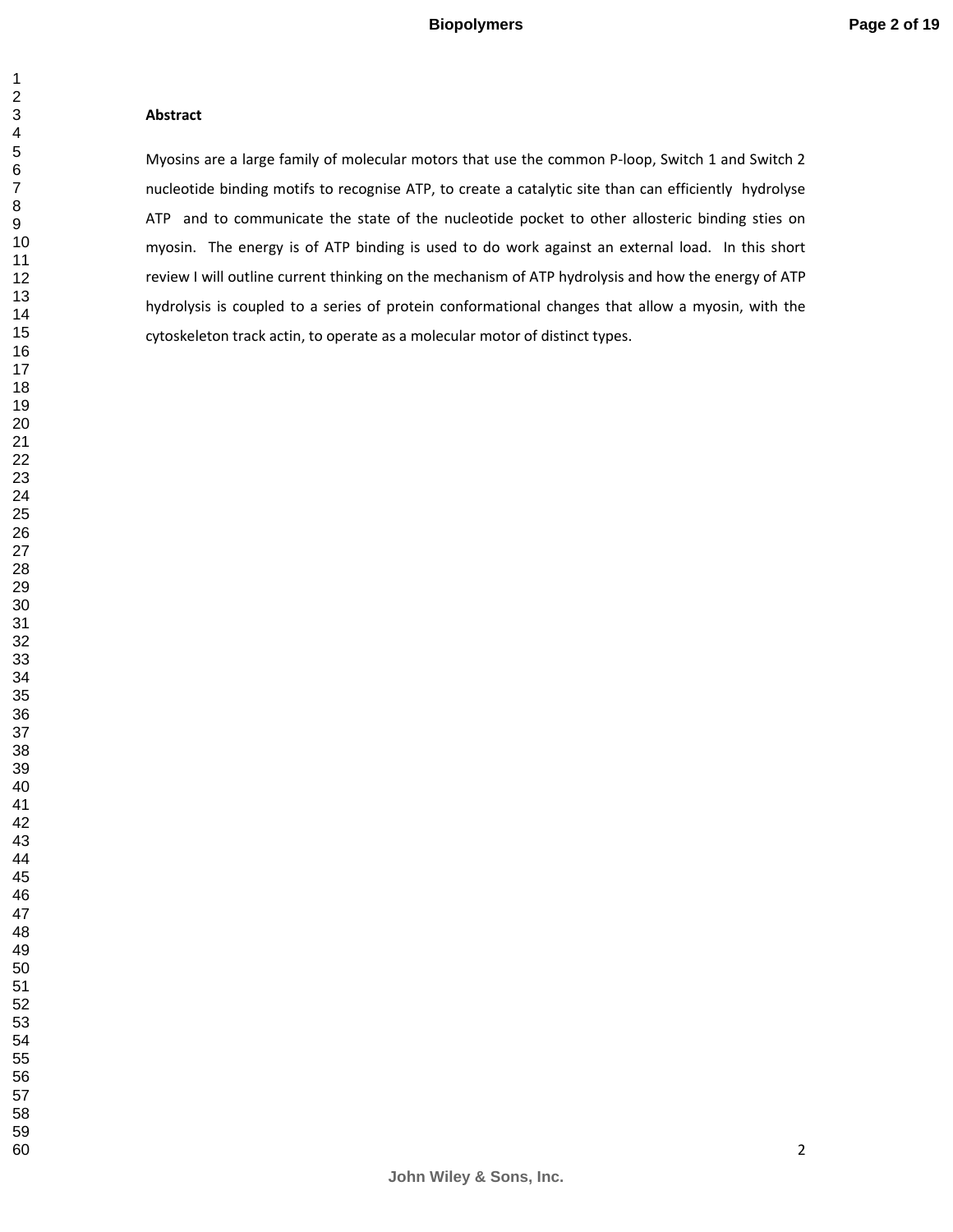#### **Biopolymers**

Myosin was identified more than 100 years ago in muscle where it is the protein that drives muscle contraction using ATP as the energy source<sup>12</sup>. In the that last 25 years knowledge of the myosin family has grown explosively and now includes at least 35 different classes in the myosin superfamily found across all eukaryotic cells  $^3$ . Myosins are a large family of ATP driven motor proteins which use the cytoskeleton protein actin as a track along which the myosin motor can move cargos or generate and sense mechanical forces in the cytoskeleton  $4,5$ . Mammalian cells will typically express more than a dozen myosins from at least 5 different classes and they are involved in a wide range of actin cytoskeleton based activities from organising the cytoskeleton, transporting material around the cell, generating forces and sensing forces in the cytoskeleton<sup>6</sup>,<sup>7</sup>.

Myosins are defined by the presence of a conserved globular motor domain of about 90 kDa (Figure 1). The domain is roughly pear or tear-drop in shape and is distinguished by a large cleft that spits the broad end of the molecule and a single  $\alpha$ -helix stabilised by light chains at the narrow end. The actin binding sites span either side of the large cleft and closing of the cleft is required for tight binding to actin. The binding sites for the ATP phosphate groups are near the bottom of the cleft where the familiar *P-loop* and *switch-1* and *switch-2* loops (SW1 & SW2) are found and identify myosins as part of the broader family of the P-Loop containing ATP and GTPases. ATP binding and ADP release does not occur via this large cleft but via a pocket on the side of the molecule. The Pi groups enter the pocket first with the nucleoside blocking the exit of hydrolysis product Pi via the pocket.

The C-terminus of the motor domain, consists of a long α-helix stabilised by calmodulin or calmodulin-like light chains (between 2 and 6 such light chains depending upon the isoform). This light chain binding domain (LCBD) is also known as the lever arm because it swings through and angle of ~60° during the ATP cycle thereby amplifying small domain movements within the motor domain to produce 5-20 nm movements of the tip of the lever relative to the actin binding sites.

The C-terminus of the motor domain extends into a further domain known as the cargo binding domain. This region is highly variable even within family groups and comprises a combination of protein and lipid binding motifs (the cargo binding motifs) and/or dimerization domains that can also allow assembly into higher order myosin filaments  $48$ .

#### Myosin ATPase cycle

The normal physiological substrate of myosin is Mg·ATP but unusually myosin can be defined as a  $Mg^{2+}$  inhibited ATPase, since in the complete absence of  $Mg^{2+}$  myosins have an unusually high turnover rate (eg ~10 s<sup>-1</sup> for muscle myosin 2) that is reduced to 0.05 s<sup>-1</sup> when Mg<sup>2+</sup> is present . This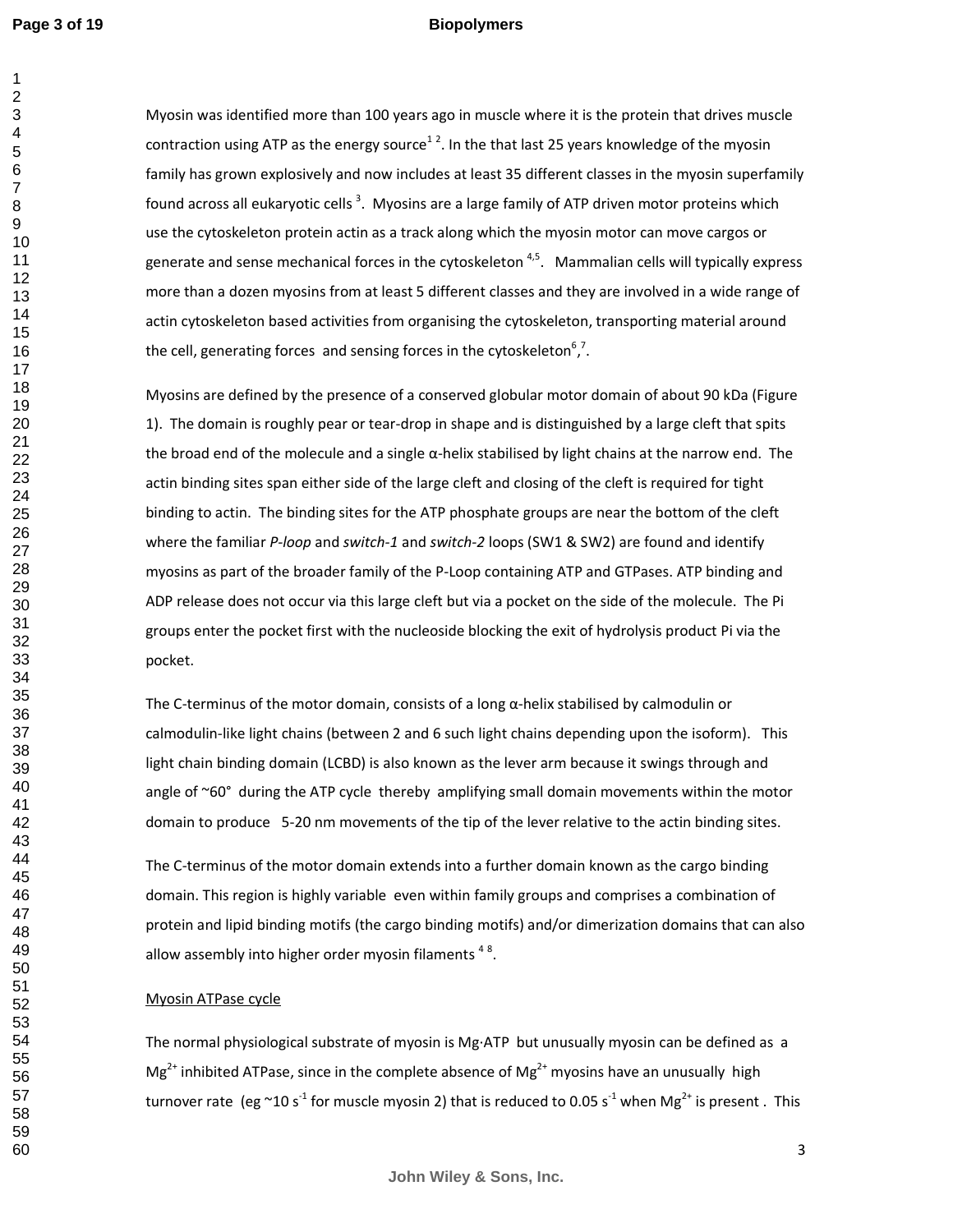is because the products of the ATPase reaction, Mg·ADP and Pi, are both tightly bound in the ATP site and an interaction with actin is normally required to release the products. The outline of the myosin ATPase (and actin.myosin) cycle has been known for 40 years (Bagshaw & Trentham 1976, Geeves 1991) but some details remain elusive in particular the catalytic mechanism of hydrolysis has been debated continually. The following outline is that appropriate for the muscle myosin II but the outline varies little between this and other myosin forms that have been studied. In its basic form the cycle begins when Mg·ATP binds myosin rapidly and almost irreversibly followed by rapid reversible hydrolysis of ATP to the tightly bound Mg·ADP·Pi. The low free energy change for the hydrolysis step and the slow release of ATP or Pi from this complex indicates the stability of the two forms, with reactant and products both tightly bound in the myosin pocket. In the absence of actin the bound Pi has an average lifetime of ~20 sec. Pi escape is followed by a more rapid release of Mg·ADP. The release of ADP is linked to Mg<sup>2+</sup> release but whether they are release together or sequentially,  $Mg^{2+}$  escapes first then promoting ADP release, appears to vary between myosin isoforms ( $9^{10}$  11 and may be linked to the precise role of ADP release in different classes of myosin<sup>12</sup>. However, the rate of product release observed experimentally is often much faster than that occurring physiologically as there are additional regulation events that slow Pi release even further in the absence of available actin sites. These vary across the family, but for some types of myosin folding of two myosin heads together (e.g. smooth muscle myosin  $II^{13}$ ) or of motor and cargo domains together (myosin V  $^{14}$ ) or stabilising motor and filaments structures<sup>15</sup> to further trap/stabilise the M·ADP·Pi complex are common. This is one of the differences in the myosin compared to many G-proteins (or even kinesin). M·ADP·Pi is the stable complex that sits and waits for a signal to complete it biological role and that signal can come either via the actin (making actin site available) or via the myosin – relieving inhibition of the motor domain. There are exceptions (and across the 35 members of the myosin family there are plenty of exceptions to most rules) and for some myosin involved in mechanical signalling the mechanically loaded A·M·ADP complex is a long lived stable complex and the loss of load leads to rapid release of ADP  $^{16}$   $^{17}$   $^{18}$ .

The complexes of myosin with ATP and ADP.Pi are stable and therefore might be expected to crystalize but the rapid reversibility of the hydrolysis step (which is accompanied by a large change of conformation) makes this largely unsuccessful. However, crystals of myosin with putative transition state analogues, such as ADP·AIFI, ADP·BeF, and ADP·Vi have all been crystallised<sup>19 20</sup>. In addition to complexes with inhibitors such as blebbistatin bound to the motor domain have given insights into the catalytic mechanism of ATP hydrolysis  $^{21}$  and how the conformational changes accompanying ATP binding, hydrolysis and ordered product release couple the ATPase cycle to the biological role of different myosins. These are discussed in the section below.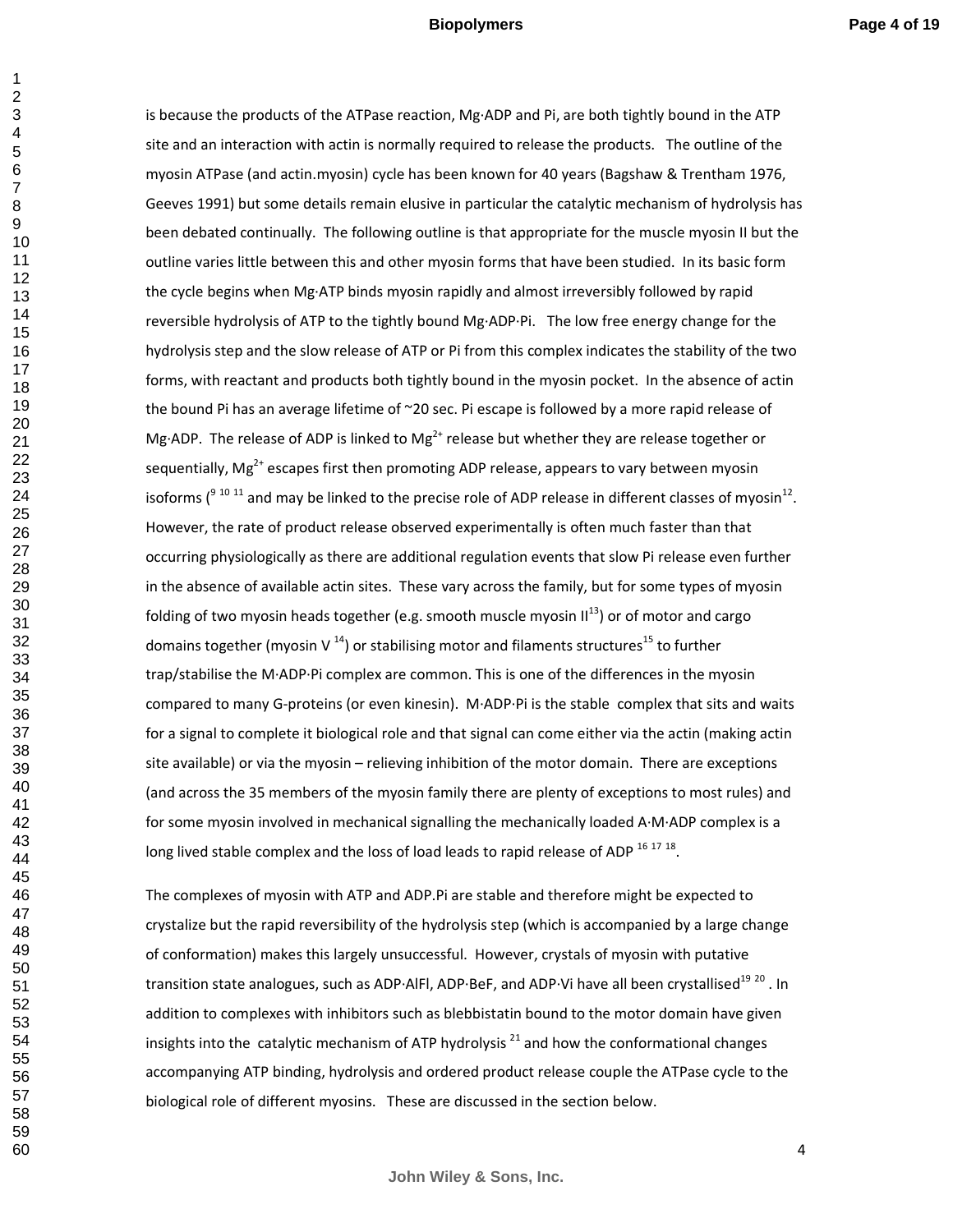#### **Biopolymers**

The key point of relevance to the biological role is that ATP binds to myosin – and the combination of the binding energy and hydrolysis step primes the myosin into a conformation, which, while stabile, is ready to interact with actin to complete mechanical work or drive mechanical signals through the cytoskeleton.

#### Actin activated myosin ATPase and the mechanical cycle

A simple cartoon outline of the major events and conformation changes in the actin-myosin ATPase cycle is outlined in Figure 2 and described in detail in the legend. Here it can be seen that the role of ATP is to bind to myosin, force apart the major cleft and thereby reduce the affinity of myosin for actin by about 1000 fold, then hydrolyse ATP. These activities are linked at the simplest level with the closing of the two switch elements onto the Pi of ATP. On ATP binding SW1 closes first and is coupled with the opening of the major cleft and hence actin dissociation. SW2 closure follows and is linked to the *recovery stroke* in which the *converter* domain and *lever* are repositioned into the *prepower* or *working-stroke* conformation. In addition to any structural constraint that require SW1 to close before SW2 the time of events also ensures the ordering of events. SW1 closure and actin dissociation takes about ~1 msec at saturating ATP for a fast muscle myosin and the hydrolysis step occurs about 10 times slower in ~10 msec. The resulting complex is stable for ~20 sec unless it encounters an actin binding site which results in the completion of the rest of the cycle in ~20 msec

The molecular details of the nucleotide-free actin·myosin complex, the detached M·ATP and the post-recovery M·ADP·Pi conformations are well defined from crystal structures<sup>2223</sup>and high resolution EM images<sup>24</sup> and such images have been used in molecular dynamic simulations generate plausible models of the transitions between defined structural states<sup>25,2627</sup>. The transition between the detached M·ADP·Pi state back to the A·M state remain more problematic and this, frustratingly, is of course the business end of the cycle where myosin can generate force and movement. As set out in the cartoon (Fig 2) actin binding is accompanied by Pi release, myosin cleft closure and force generation but which order these events take place in remains hotly debated. These are drawn as all occurring on a single step, step 3. But the order is important for understanding the way the energy of the event is efficiently coupled to force and movement. There are several possible scenarios but evidence is hard to generate because such structures are going to be short-lived, possibly unstable and the mechanical forces involved are large at the molecular scale and may well influence the conformation route taken between M·ADP·Pi and A·M. Most structural methods work on protein in the absence of any external load and under such conditions all of the molecular events consolidated in step 3 are instantaneously followed by transition via route 4a/5a to the stable A·M·D complex that can easily be formed by addition of ADP to the stable A·M complex. The more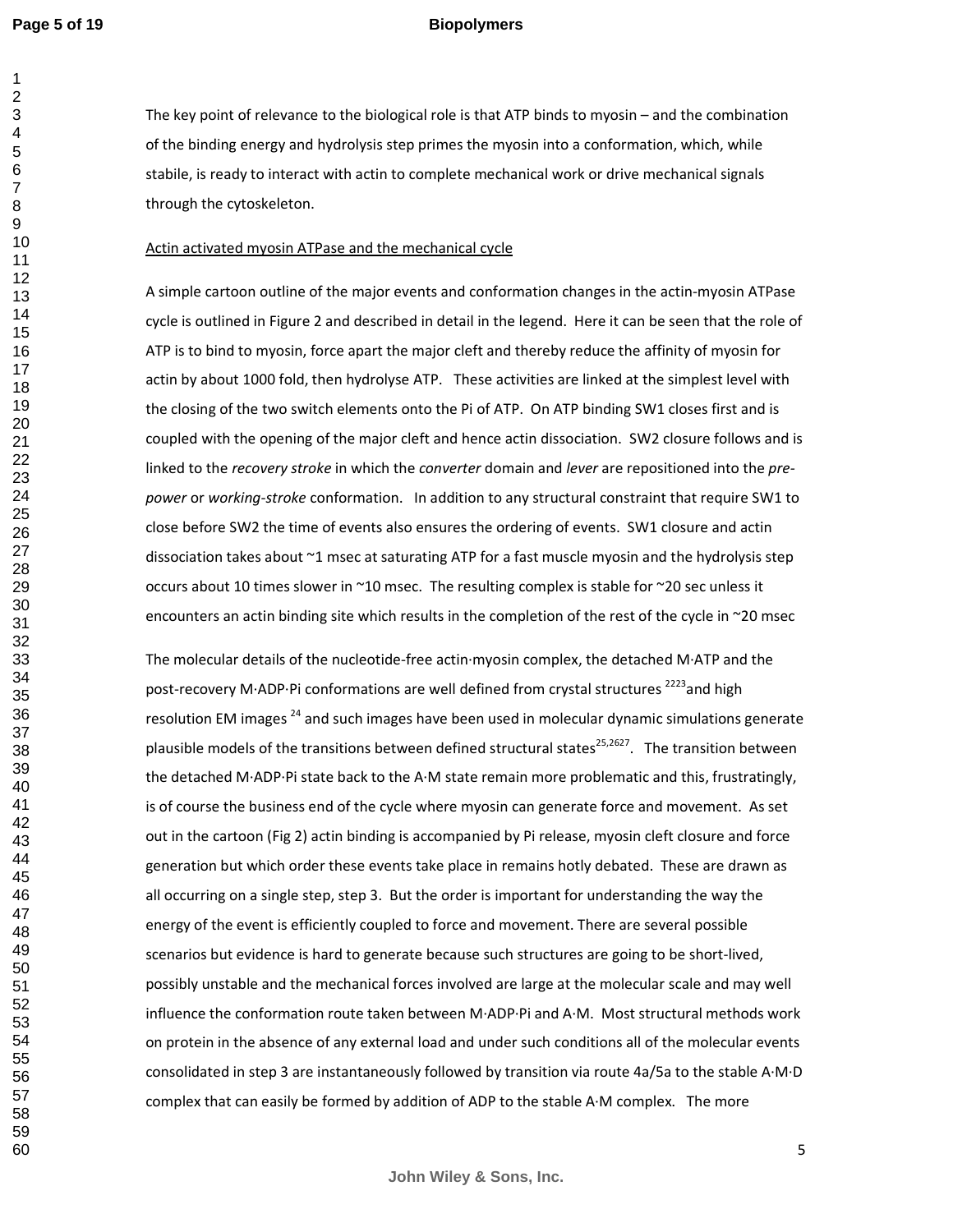interesting route is that via step 4 and 5 where the load on the motor domain (and the external work being done) slows the transition through the molecular events. The load-induced slowing of the cycle leads to the classical force-velocity relationship observed when the recording forces and movements generated by an ensemble of motor molecules working together against a load. That is the rate of the ATPase cycle slows as the opposing load increases to a point where the ensemble of motors continues to use ATP but can no longer move the load. A possible outline of events and some of the alternatives are described below

Actin rebinding to M.ADP.Pi initiates the process of product release and force generation and the current view favours the lower 50 kDa domain making the important hydrophobic inter face with actin– in particular the contact of the activation loop (Dictyostelium Myosin II residues  $519GRQPP_{523}$ ) has been shown to have a role in promoting Pi release <sup>28</sup>. But does Pi release occur before or after cleft closure and forming the complete actin myosin interface? Two views clash here: crystal structures indicate the most straight forward route for Pi to be released from the pocket (since ADP blocks Pi from escaping back the way it came in when attached to ATP) is through a *backdoor* which allows a Pi route out via the cleft. When the cleft closes this route is no longer accessible the backdoor is closed <sup>2229</sup>. Recent mutational studies attempting to block this back door have supported such an idea<sup>30</sup>. The counter view is that other routes are possible and breathing motions of the structure, SW1 opening – and mechanical loading across the domains may aid such alternate exit routes<sup>2331</sup>. The argument against Pi release before cleft closure is that since Pi escape is linked to force generation it does not seem to make sense to generate force at the actin-myosin interface until the majority of the actin myosin interface is in place. A partially formed interface will be weaker and more prone to mechanical failure. Recent fluorescent probe studies from the Thomas lab  $^{3233}$   $^{34}$ indicate that in the absence of actin the conformation of the myosin is dynamic and actin traps the post power stroke conformation and this precedes Pi release, a slower process. The events surrounding step 3 therefore remain under-defined and until there is more experimental evidence the differing viewpoints will remain strongly held by different experimental camps.

The one clear undisputed result is that once the myosin has completed its working stroke Pi release is irreversible but while force is being generated –and the energy not dissipated, Pi can bind reversibly into the site and the cycle is freely reversible back through steps 3 and 2 (see Fig 2) to form tightly bound ATP. This is illustrated in Figure 2. As the Pi is released in step 3 the blue circle rotates and generates a force against an external load attached to the tail (indicated by the bent tail) while the tail remains bent Pi can rebind into the pocket, but as soon as the tail moves the load forward and the tail straightens against the load, the energy has been dissipated and Pi can no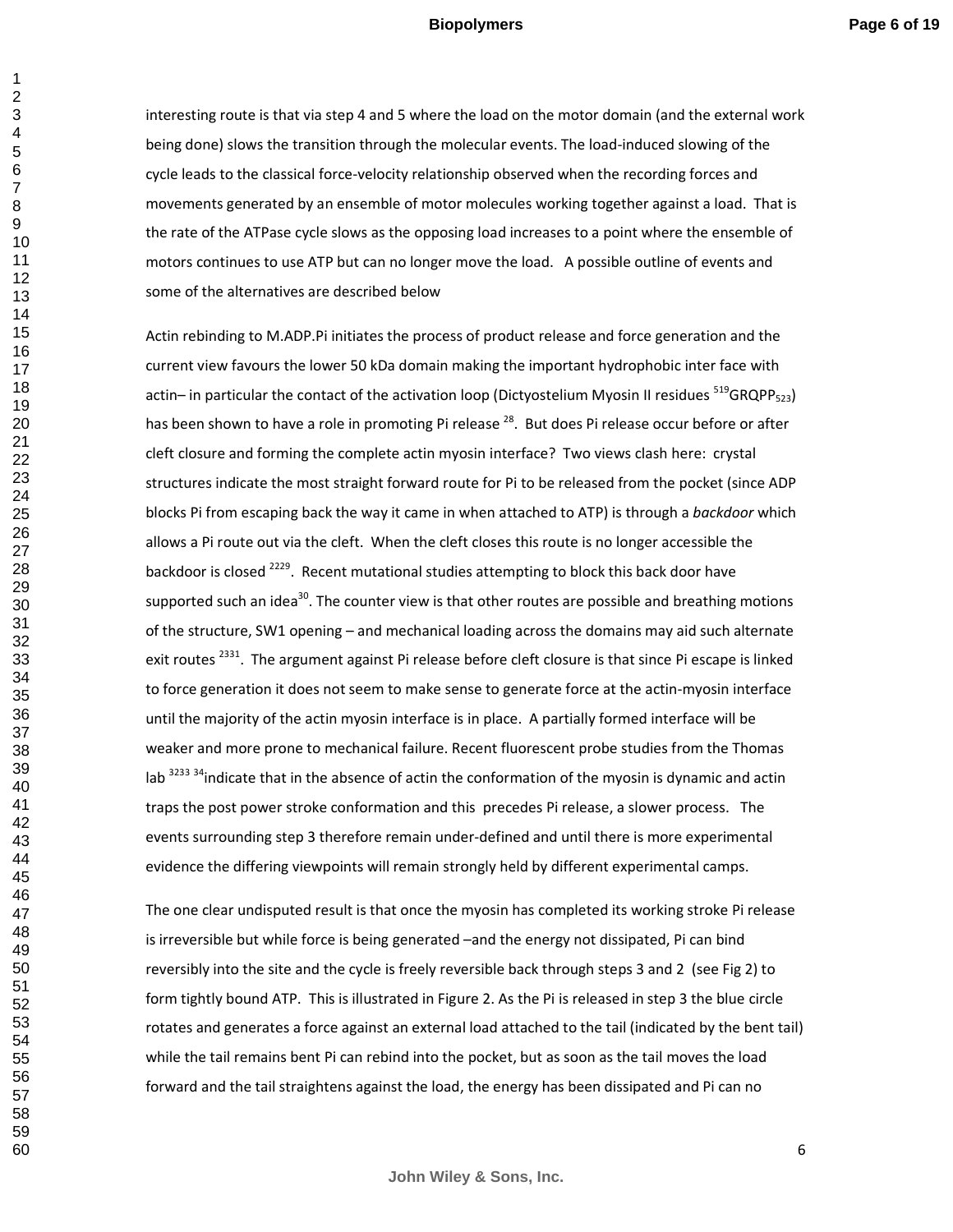longer reverse the process. The domain rotates further in the absence of load, further preventing Pi rebinding and allowing ADP release.

The role of ADP release is much better understood and occurs after the Pi release and force generating events. The key role here is for ADP to remain in the pocket until the "working stroke" has been completed. That is, it remains in the pocket as long any force generated by or accompanying Pi release has been dissipated (step 4). This makes the efficiency of the system very high and prevents futile burning of ATP. Any myosin designed to have very long-lived force holding states have relatively slow rates of ADP release and or a strong load dependence of the rate constant of ADP release<sup>121835</sup>. This aspect is discussed in more detail below where the adaptations of myosin to different mechanical functions is outlined. In essence ADP remains in the pocket while the energy from ATP breakdown can still be used. Once ADP is released, the high concentration of cellular ATP ensures very rapid rebinding of ATP and dissociation from actin losing any mechanical (force or strain sensing) contact with the actin cytoskeleton.

#### Catalytic Mechanism of Hydrolysis

The crystal structure of the ATP and ADP.Pi analogues revealed that the active site was not fully formed until the SW1 and SW2 elements closed down on to the γ-Pi of ATP. The structures then allow identification of residues likely to be involved in the catalytic mechanism. Despite several different crystal structures of putative transition state analogues and extensive kinetic studies of the hydrolysis step, two mechanism have remained possible: An associative (direct attack by water via a penta-covalent γ-Pi ) or a dissociative mechanism (attack of water on a stabilised meta-phosphate intermediate) with opinion swinging in either direction over time. The most recent contribution to the debate has been from a series of quantum mechanical/ molecular mechanics calculations (QM/MM) of the hydrolysis pathway based on crystal structures of analogues of the M.ATP structure (predominantly an ADP vanadate structure)and the transition states using data from a range of different myosin types (. A summary of this recent work view is presented here and the reader is invited to explore a recent accessible summary for a detailed evaluation of the evidence  $(^{38}$ .

In the following description residue numbers refer to those of Dictyostelium myosin II. The phosphates of Mg<sup>2+</sup>ATP are tightly bound through interactions with the three loops. α- & β- Pi contact the P-loop (GESGAGKTEN<sub>187</sub> makes 8 H-bonds formed mainly through peptide backbone contacts), while the γ-Pi are stabilised via SW1 ( $^{236}$ SSR<sub>238</sub>) and SW2 ( $^{455}$ ISGF<sub>458</sub>) again primarily via peptide H-bonds (see Fig 3A). The closed position of SW1 and SW2 is further stabilised by salt bridge between Glu459 and Arg238. The primary catalytic side chains are Glu-459, Ser-181 and Ser236/7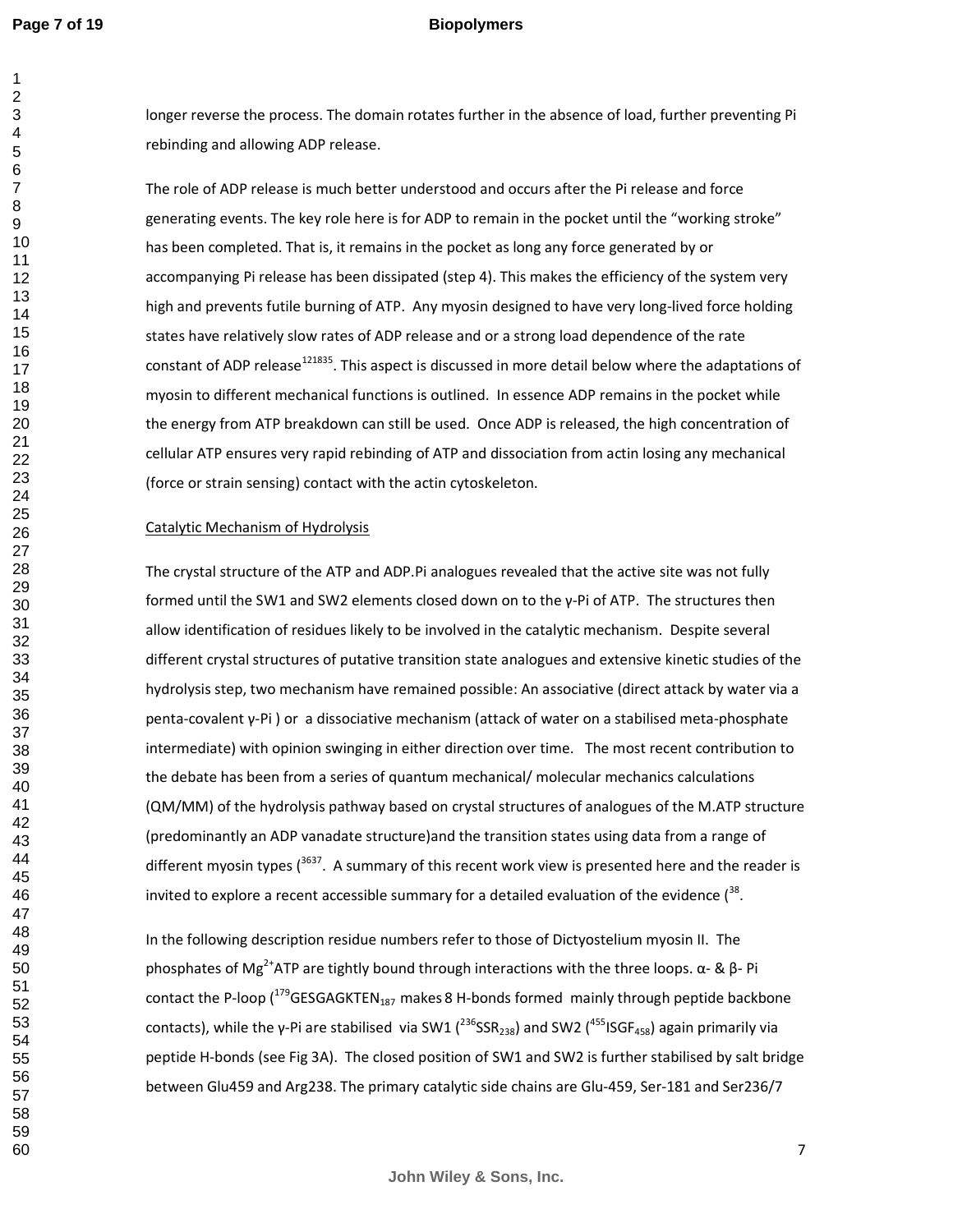and involves 3 water molecules. There are three elements to the mechanism envisaged (outlined in Fig 3B)

 – breaking of the β-γ bond phosphate bond between the γ-phosphorus and the β- γ bridging oxygen and stabilisation of the resulting meta-phosphate group. A wide range of interaction with the peptide backbone of SW1, SW2 and the P-loop contribute to this stabilisation of the metaphosphate (listed above) and results in almost zero change in energy between the ATP and metaphosphate states.

- a combination of Glu459 and Ser237 polarize an attacking water molecule allowing formation of the OH<sup>-</sup> anion which can more easily attack the stabilised metaphosphate.

- creation of a low energy pathway to transfer the abstracted proton to the γ-phosphate group via so called *proton wires*. The contribution of Glu459 to the catalytic mechanism and the role of protein wires have only been appreciated in the most recent simulations.

The combination of the three elements generates a pathway with small intermediate energy levels (+2.7 to -3 kcal/mol) allowing reversibility and relatively low energy barriers between states (8.7- 10.3 kcal/mol) allowing high rates of transition consistent with experimental observations.

#### Overview of the ATPase & mechanical cycles

 With the above outline of the actin-myosin ATPase mechanism the role of ATP in the overall mechanism can be considered. Two viewpoints are essential – the thermodynamic and the kinetic. How the binding energies and the energy of ATP hydrolysis is used to drive the work cycle - and how the timing of events contributes the efficiency of the cycle.

The energy associated with ATP binding is essential to first of all displace the actin from the myosin, itself very tightly bound with an affinity of ~10 nM. This is associated with SW1 closing and opening the myosin cleft. This is followed by the re-priming or recovery-stroke returning the myosin tail into the *up* position ready to complete the next working-stroke. This is associated with SW2 closing. These two major conformational changes are triggered by SW1 then SW2 closing on to the  $\gamma$ -Pi and in doing so create the active site that can stabilise the metaphosphate and attacking OH. The whole process is accompanied by very small free energy changes allowing each of these events to be readily reversible – except actin rebinding to the M·ATP form. As stated above the actin dissociation event is faster than the recovery-stroke/hydrolysis step ensuring the recovery stroke does not occur while bound to actin which could result in a futile mechanical cycle.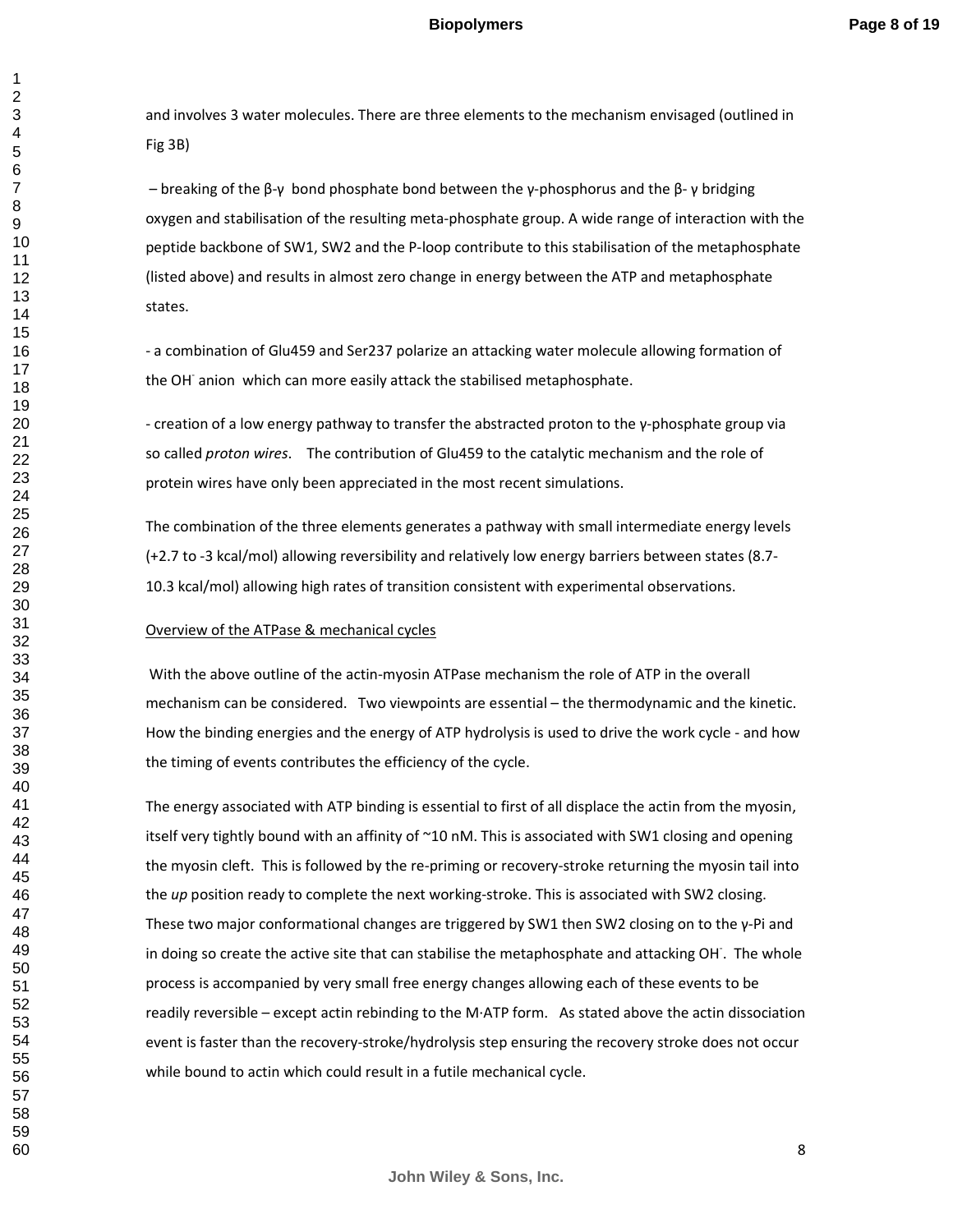#### **Biopolymers**

The timing of the hydrolysis step is important for another reason. This sets the time during which the myosin is unable (or unlikely) to rebind to an actin site – once M·ADP·Pi is formed it can rebind an actin site and complete the ATPase cycle. Thus the lifetime of the M·ATP is important to ensure the myosin can diffuse to its next productive actin site (reattaching to the site just detached from would not produce net forward movement) and this varies for different types of myosin. It is noticeable that myosins that spend most of their ATP cycle time attached to actin can have very fast ATP hydrolysis steps (<sup>39</sup>). The lifetime of M·ATP can partially control the *duty ratio* – the fraction of time a myosin remains tightly bound to actin during a single ATPase cycle.

Like the ATP hydrolysis, the Pi release step and force generation occur with little change in free energy and the step remains freely reversible. Only if the free energy is dissipated through the completion of the working stroke does the Pi step become essentially irreversible and the system is committed to completion of the ATP hydrolysis. Exactly how the energy of the system is stored, in for example, a bending or stretching of an elastic component remains to be defined. Current thinking focusses on some combination of the lever-arm bending and to central β-sheet distortion. One issue is to understand if such a mechanically distorted state appears different at the single molecule level vs an ensemble of myosin motors. Certainly in a sophisticated structure such as the muscle sarcomere any mechanical force generated by a single myosin will rapidly dissipate into various compliant elements of the super structure.

The ADP release step varies for different type of actin-myosin motor and can occur with zero, positive or negative free energy changes. Bloemink & Geeves  $(2011)^{12}$  outlined how the free energy of ADP release can be modified in different myosins to generate motors of different types. A fast ADP release event with a significant negative free energy change is characteristic of a motor generating fast movement even under load. A slower motor with high efficiency for both movement and force-holding actions has a slower ADP release and the rate of ADP release is readily inhibited by load on the motor. A myosin designed for generation tension over long periods and sensing tension changes in the cytoskeleton has a small or zero free energy associated with ADP release and effectively ADP release is blocked by any small load on the motor. Finally if ADP release occurs with a positive free energy change then ADP is retained by the motor unless it receives additional information. This is similar to many G-proteins that require an exchange factor to release GDP, and is observed in a two-headed processive motor such as myosin V; the ADP on the attached head that has completed its working stroke remains in the trapped in nucleotide pocket. If he second head attaches to actin and goes through its force generation step then it pulls on the rear head opening up the exit route for ADP allowing ADP to be exchanged for ATP, the head then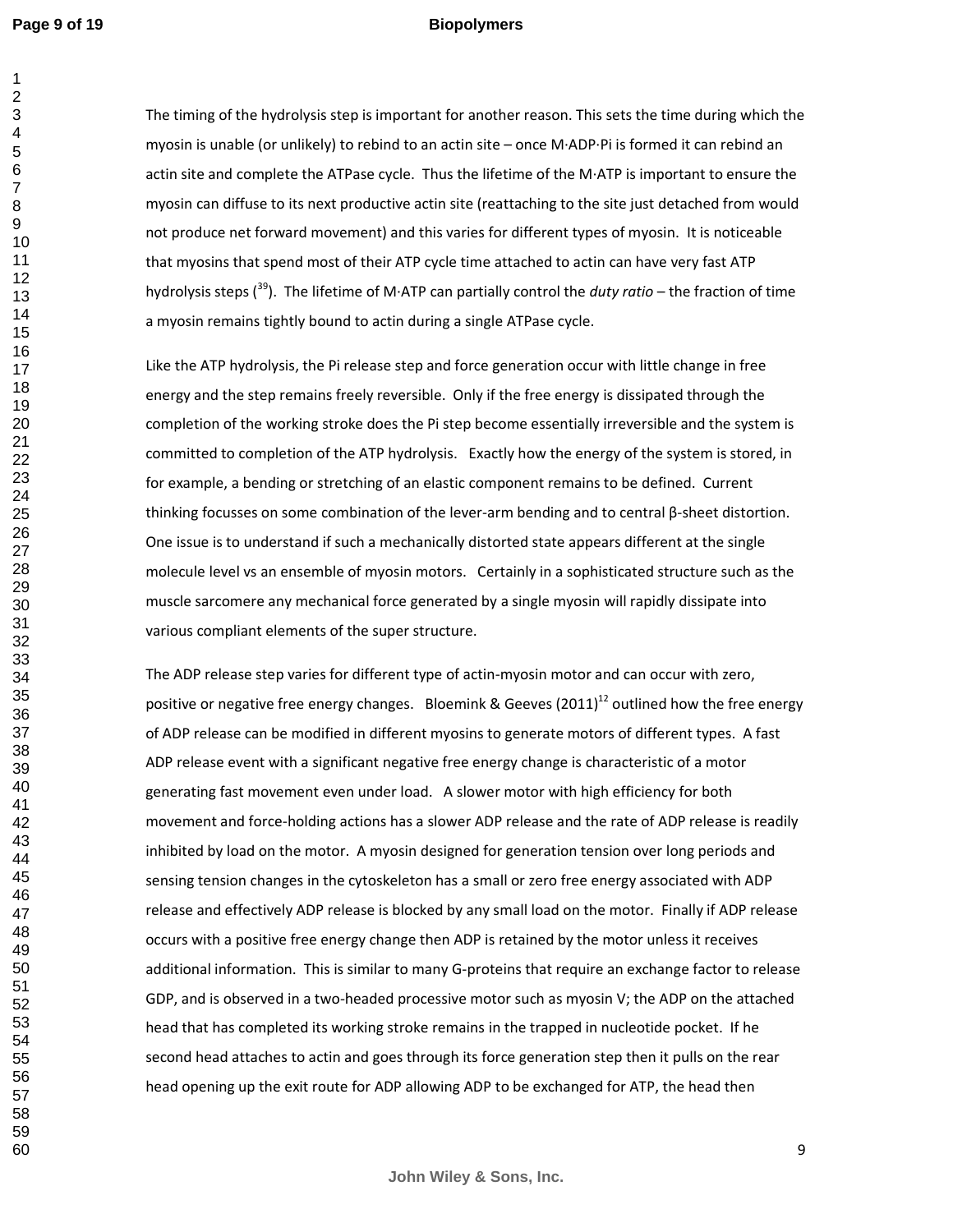detaches and the ATPase cycle restarts. Such a process ensures the heads work alternately and allows the motor to *walk* hand-over-hand along an actin filament.

This flexible ADP release mechanism allows quite small changes in the free energy of ADP release to tune the myosin for different types of mechanical function. Of course optimising each myosin for its own function involves more than just changing the free energy of ADP release. Other factors that are altered between myosin isoforms include the length of the lever arm (varying from 2 to 6 calmodulin binding domains) which can alter the size of the step – and thus on simple lever arm theory adjusting the distance moved per ATP hydrolysed and the force developed in each working stroke<sup>4041</sup>. The overall speed of the cycle also allows for different speeds of movement and different response times to different mechanical or chemical signals. And the duty ratio – the fraction of each ATPase cycle time the motor spends strongly attached to actin –can be altered to change between efficient force holders/sensors where the long lived A·M·D complexes can maintain force with little ATP turnover but by reducing the response time to changes in force and being very slow transport systems<sup>3912</sup>.

There remain many molecular details we do not fully understand (such as the exact details of Pi release and force generation) but we are beginning to understand how the *design* of the myosin motor has allowed the development of a range of motors tuned for different roles within the cell. For each motor the basic ATPase cycle remains the same; the mechanical cycle is largely the same and the mechanism of catalysis remains the same. What differs is how the how the cycle is tweaked to alter the cycle time, to alter where in each cycle myosin spends most of its time, and to alter how the energy from ATP hydrolysis is coupled to generate different types of mechanical activity. These we are beginning to understand. Coupled to this is the question of how myosin activities are regulated and integrated with the rest of cellular responses - but that as they say is a different story.

#### **References**

- (1) Kuhne. *Untersuchungen über das Protoplasma und die Contractilitat.*; Leipzig, 1864.
- (2) Englehardt, W. A.; Ljubimowa, M. N. *Nature* **1939**, *144*, 668–669.
- (3) Odronitz, F.; Kollmar, M. *Genome Biol* **2007**, *8* (9), R196.
- (4) Krendel, M.; Mooseker, M. S. *Physiology (Bethesda).* **2005**, *20* (4), 239–251.
- (5) Coluccio, L. M. *Myosins. A super family of Molecular Motors*; Springer, Netherlands, 2008; Vol. 7.
- (6) Bement, W. M. *Proc. Natl. Acad. Sci.* **1994**, *91* (24), 11767c 11767.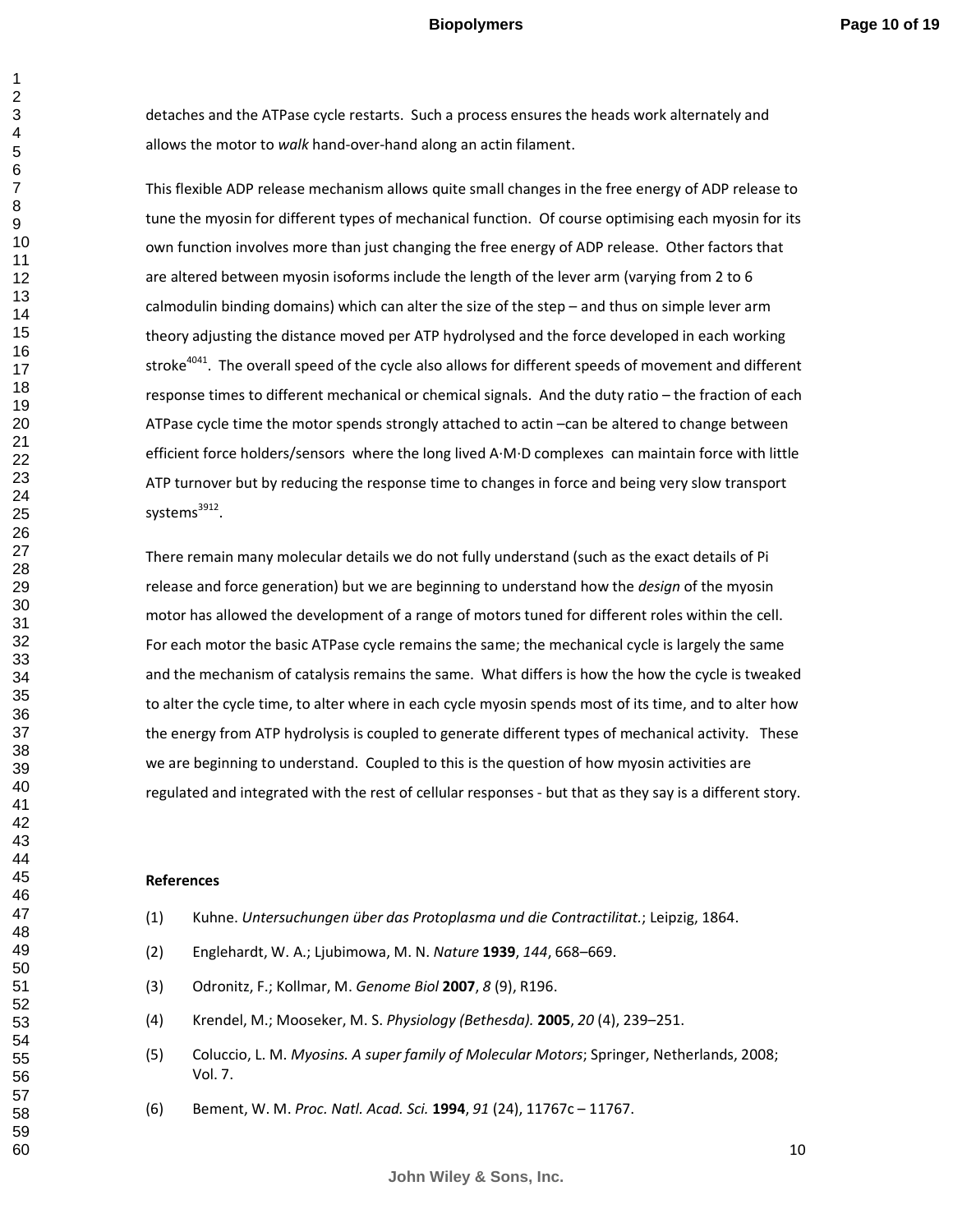#### **Biopolymers**

| 40       |  |
|----------|--|
| 41       |  |
| 42       |  |
| 43       |  |
| 44       |  |
|          |  |
| 45       |  |
| 46       |  |
| 47       |  |
| 48       |  |
| 49       |  |
| 50       |  |
|          |  |
| 5<br>1   |  |
| 52       |  |
| 53<br>Ś  |  |
| 54       |  |
| 55       |  |
| 56       |  |
|          |  |
| 57<br>58 |  |
| ś        |  |
| 59       |  |
| 60       |  |

- (7) Hartmann, M.; Spudich, J. A. *J Cell Sci 125*, 1627–1632.
- (8) Korn, E. D. *Proc. Natl. Acad. Sci. U. S. A.* **2000**, *97* (23), 12559–12564.
- (9) Bagshaw, C. R.; Trentham, D. R. *Biochem. J.* **1974**, *141* (2), 331–349.
- (10) Fujita-Becker, S.; Dürrwang, U.; Erent, M.; Clark, R. J.; Geeves, M. A.; Manstein, D. J. *J. Biol. Chem.* **2005**, *280* (7), 6064–6071.
- (11) Hannemann, D. E.; Cao, W.; Olivares, A. O.; Robblee, J. P.; De La Cruz, E. M. *Biochemistry* , *44* (24), 8826–8840.
- (12) Bloemink, M. J.; Geeves, M. A. *Seminars in Cell and Developmental Biology*. 2011, pp 961– 967.
- (13) Wendt, T.; Taylor, D.; Trybus, K. M.; Taylor, K. *Proc Natl Acad Sci U S A* **2001**, *98* (8), 4361– 4366.
- (14) Krementsov, D. N.; Krementsova, E. B.; Trybus, K. M. *J. Cell Biol.* **2004**, *164* (6), 877–886.
- (15) Woodhead, J. L.; Zhao, F.; Craig, R.; Egelman, E. H.; Alamo, L.; Padrón, R. *Nature* **2005**, *436* (7054), 1195–1199.
- (16) Veigel, C.; Molloy, J. E.; Schmitz, S.; Kendrick-Jones, J. *Nat. Cell Biol.* **2003**, *5* (11), 980–986.
- (17) Greenberg, M. J.; Lin, T.; Goldman, Y. E.; Shuman, H.; Ostap, E. M. *Proceedings of the National Academy of Sciences*. 2012, pp E2433–E2440.
- (18) Greenberg, M. J.; Shuman, H.; Ostap, E. M. *Biophys. J.* **2014**, *107* (12), L41–L44.
- (19) Fisher, A. J.; Smith, C. A.; Thoden, J. B.; Smith, R.; Sutoh, K.; Holden, H. M.; Rayment, I. *Biochemistry* **1995**, *34* (28), 8960–8972.
- (20) Sweeney, H. L.; Houdusse, A. *Annu. Rev. Biophys.* **2010**, *39*, 539–557.
- (21) Allingham, J. S.; Smith, R.; Rayment, I. *Nat. Struct. Mol. Biol.* **2005**, *12* (4), 378–379.
- (22) Sweeney, H. L.; Houdusse, A. *Annu Rev Biophys* **2010**, *39*, 539–557.
- (23) Geeves, M. A.; Holmes, K. C. *Adv Protein Chem* **2005**, *71*, 161–193.
- (24) Behrmann, E.; Mueller, M.; Penczek, P. A.; Mannherz, H. G.; Manstein, D. J.; Raunser, S. *Cell* , *150* (2), 327–338.
- (25) Kühner, S.; Fischer, S. *Proc. Natl. Acad. Sci. U. S. A.* **2011**, *108* (19), 7793–7798.
- (26) Fischer, S.; Windshügel, B.; Horak, D.; Holmes, K. C.; Smith, J. C. *Proc. Natl. Acad. Sci. U. S. A.* , *102* (19), 6873–6878.
- (27) Cecchini, M.; Alexeev, Y.; Karplus, M. *Structure* **2010**, *18* (4), 458–470.
- (28) Várkuti, B. H.; Yang, Z.; Kintses, B.; Erdélyi, P.; Bárdos-Nagy, I.; Kovács, A. L.; Hári, P.; Kellermayer, M.; Vellai, T.; Málnási-Csizmadia, A. *Nat. Struct. Mol. Biol.* **2012**, *19* (3), 299–306.
- (29) Preller, M.; Holmes, K. C. *Cytoskeleton* **2013**, *70* (10), 651–660.
- (30) Llinas, P.; Isabet, T.; Song, L.; Ropars, V.; Zong, B.; Benisty, H.; Sirigu, S.; Morris, C.; Kikuti, C.;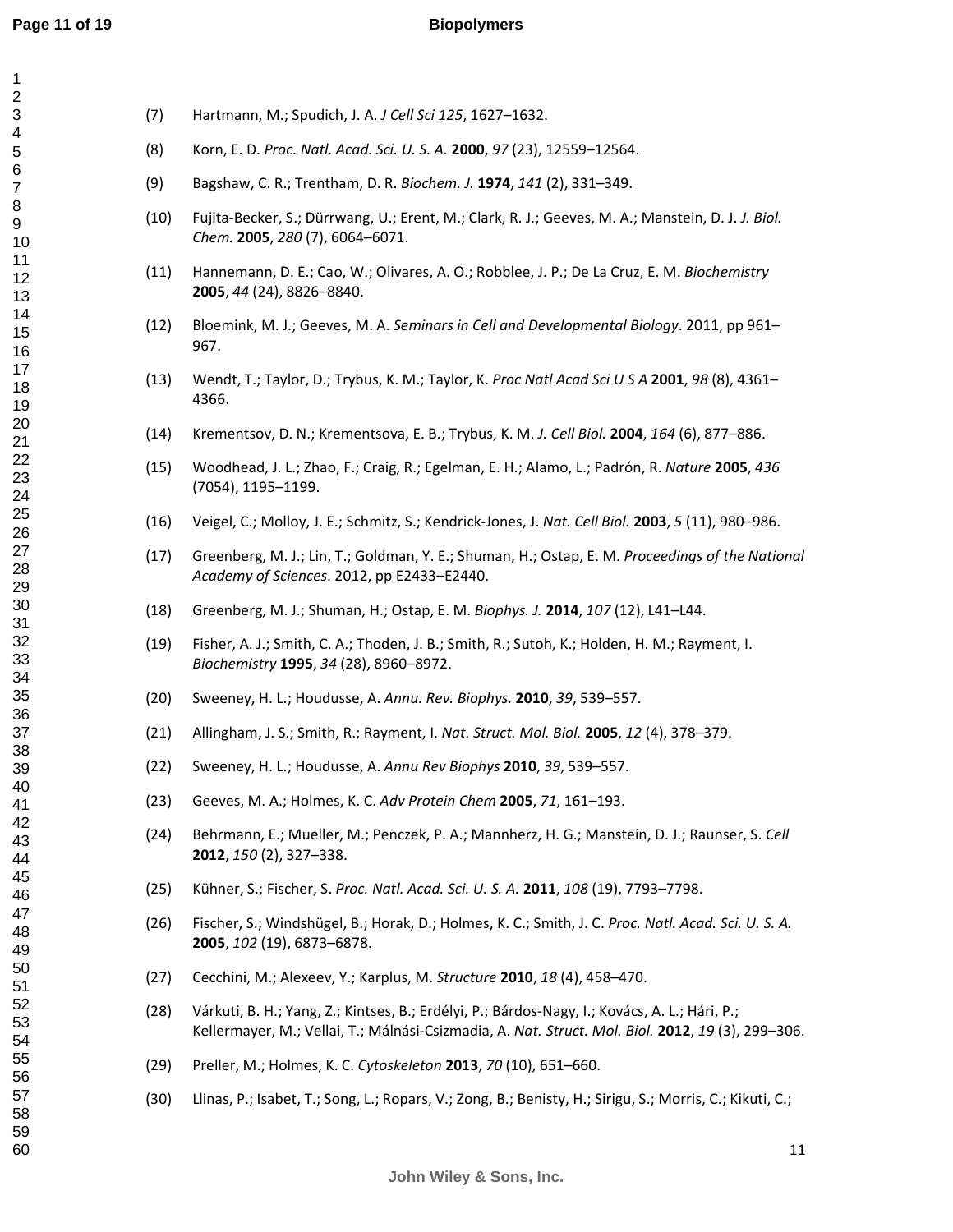Safer, D.; Sweeney, H. L.; Houdusse, A. *Dev. Cell* **2015**.

- (31) Kull, F. J.; Endow, S. A. *J. Cell Sci.* **2013**, *126* (Pt 1), 9–19.
- (32) Trivedi, D. V.; Muretta, J. M.; Swenson, A. M.; Davis, J. P.; Thomas, D. D.; Yengo, C. M. *Proc. Natl. Acad. Sci.* **2015**, *112* (47), 201517566.
- (33) Muretta, J. M.; Rohde, J. A.; Johnsrud, D. O.; Cornea, S.; Thomas, D. D. *Proc. Natl. Acad. Sci.* , *2015*, 201514859.
- (34) Muretta, J. M.; Petersen, K. J.; Thomas, D. D. *Proc. Natl. Acad. Sci. U. S. A.* **2013**, *110* (18), 7211–7216.
- (35) Veigel, C.; Schmitz, S.; Wang, F.; Sellers, J. R. *Nat. Cell Biol.* **2005**, *7* (9), 861–869.
- (36) Kiani, F. A.; Fischer, S. *Proc Natl Acad Sci U S A* **2014**, *111* (29), E2947–E2956.
- (37) Grigorenko, B. L.; Kaliman, I. A.; Nemukhin, A. V. *J. Mol. Graph. Model.* **2011**, *31*, 1–4.
- (38) Kiani, F. A.; Fischer, S. *Curr. Opin. Struct. Biol.* **2015**, *31*, 115–123.
- (39) De La Cruz, E. M.; Ostap, E. M. *Curr Opin Cell Biol* **2004**, *16* (1), 61–67.
- (40) Anson, M.; Geeves, M. A.; Kurzawa, S. E.; Manstein, D. J. *EMBO J.* **1996**, *15* (22), 6069–6074.
- (41) Uyeda, T. Q.; Abramson, P. D.; Spudich, J. a. *Proc. Natl. Acad. Sci. U. S. A.* **1996**, *93* (April), 4459–4464.
- (42) Rayment, I.; Holden, H. M.; Whittaker, M.; Yohn, C. B.; Lorenz, M.; Holmes, K. C.; Milligan, R. a. *Science (New York, N.Y.)*. 1993, pp 58–65.

Banga, I. 1942. The phosphatase activity of myosin. Stud. Inst. Med. Chem. Univ. Szeged. *I*:27–36.

**John Wiley & Sons, Inc.**

**---------------------------------------------------------------------**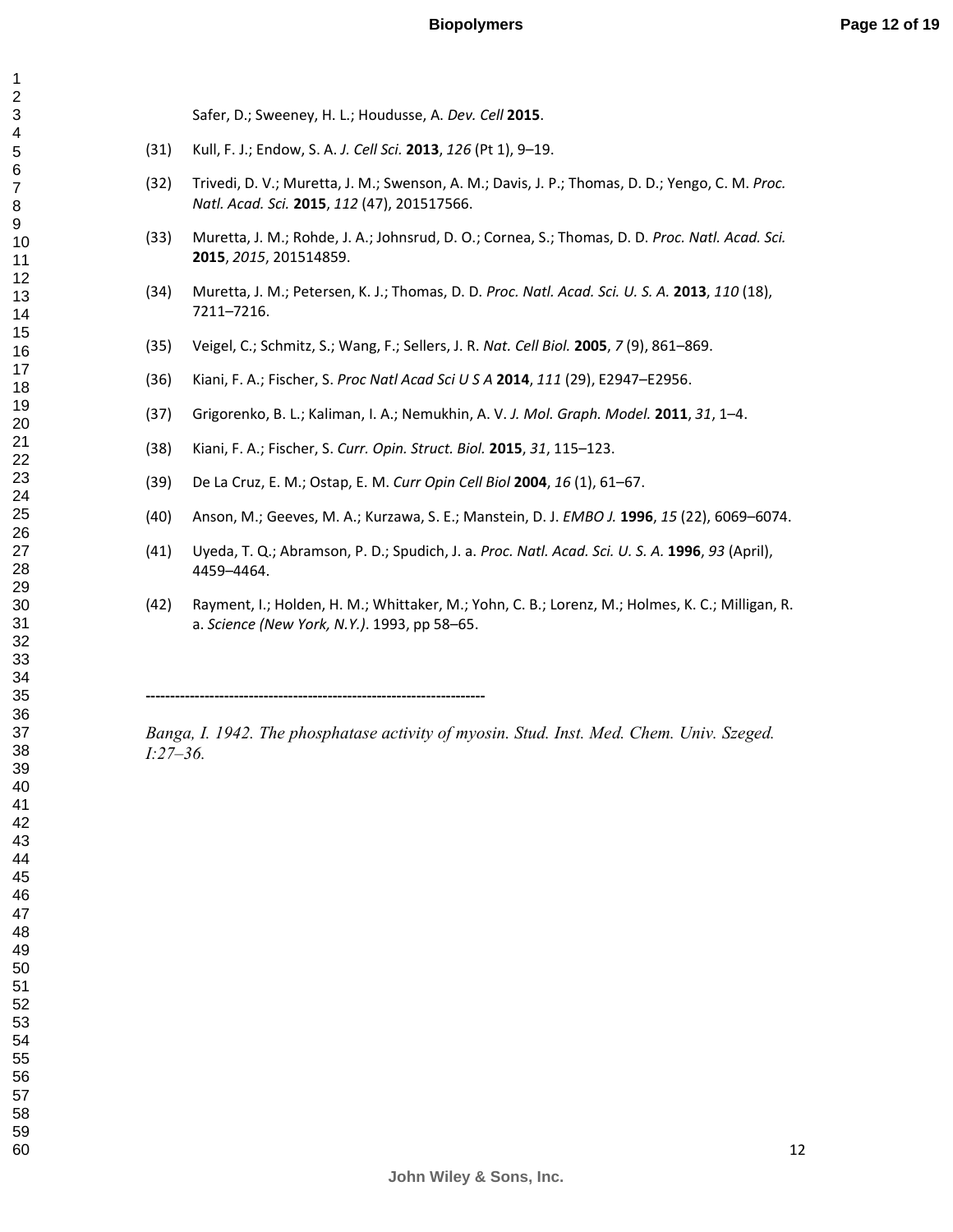#### **Biopolymers**

#### Fig 1 Structure of the myosin motor domain

The post-rigor structure of the myosin motor domain . The structure of the myosin cross-bridge shown as a ribbon diagram in the orientation it would take on binding to actin viewed from the pointed (-) end of the actin filament. The N-terminus is shown green and the nucleotide binding Ploop and adjoining helix are shown yellow; the upper 50K is red; the lower 50K domain is grey. Note the cleft separating the upper and lower 50K domains. The lower 50K domain appears to be the primary actin-binding site. The N-terminal boundary of the upper 50K domain comprises the disordered loop 1 (between the points marked A and B). The upper and lower 50K domains are also connected by a disordered loop (loop 2 between C and D). The C-terminal long helix (dark blue) carries two calmodulin-like light chains and joins onto the thick filament. The relay helix and converter domain are shown. In this conformation of the cross-bridge (post-rigor state) the lever arm is in the post-power stroke position or "DOWN", as in the rigor state. The colouring corresponds with sub-domain boundaries. For clarity, the proximal end of the relay helix is shown light blue although it is actually part of the lower 50K domain. The distal end (beyond the kink) is firmly attached to the converter domain. In the post-rigor structure the relay helix is straight (no kink). Reproduced from Geeves & Holmes 2005 Advances in Protein Chemistry 71, 161-193 (2005)<sup>23</sup>

#### Fig 2 The ATP driven actin-myosin mechanical cycle

The myosin cross-bridge is shown as consisting of 3 major components. 1. The central core of the myosin head is shown in red (filled circle) with the lower 50k domain projecting up to make contact with one actin monomer (grey circles). The lower 50k domain is one half of the major cleft that splits the actin binding site. The P-loop that binds to the  $\gamma$ -Pi of ATP is part of the central core. This red segment is drawn as a fixed reference point during the cycle. 2. The upper 50 K domain with SW-1 (switch 1) is shown in yellow. This is drawn as two parts; the upper jaw of the major cleft that splits the actin binding site and a yellow ring with SW-1 projecting into the center. 3. A blue ring represents the relay loop with SW-2 projecting to the center while the converter domain and the lever arm (shown with 2 light chains attached) is projected out from the ring. The nucleotide pocket is shown as lying on top of the central core (red) bounded by two circles one part of the upper 50 K domain (yellow) the other part of the relay/converter domain (blue). Each ring has a segment missing to represent the entrance to the nucleotide pocket.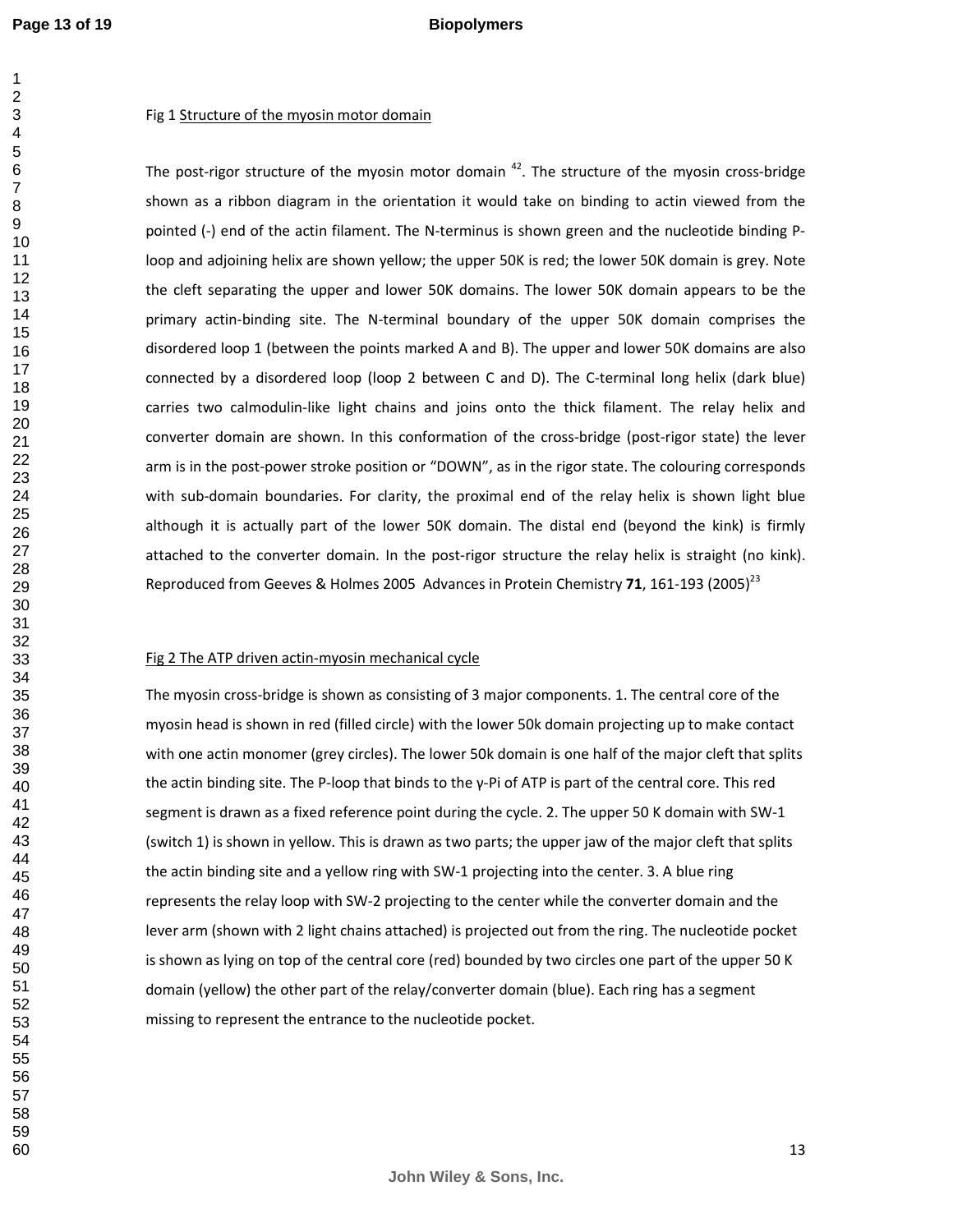A·M at the top left represents the rigor actin-myosin complex with the upper 50kDa domain cleft closed to allow both sides of the cleft to make contact with actin. The nucleotide pocket entrance is open with both SW1 & 2 open.

Step 1 ATP binds to myosin and myosin dissociates from actin. In detail ATP binds into the nucleotide pocket and the yellow segment rotates to close SW-1 onto the ATP in doing so the major cleft opens destroying the actin binding site leading to dissociation from actin.

Step 2. The recovery stroke and ATP-hydrolysis. The blue segment rotates to bring SW-2 into contact with ATP thus rotating the converter/light-chain binding domain to complete the recovery stroke or re-priming of the motor while detached from actin. Only after both SW1 and SW2 are closed is ATP hydrolysed to form the stable M·ADP·Pi complex.

Step 3 Actin rebinding and the power stroke. After hydrolysis the lower 50kDa part of the cleft rebinds to actin, the cleft closes and both upper and lower 50kDa domains bind actin, this involves a rotation of the yellow segment which triggers both Pi release and the rotation of the blue segment generating a force – represented as a distortion of the converter domain. The exact order of cleft closure, Pi release and power stroke remains under debate. The location of the "elasticity" within the cross bridge is not defined.

Step 4 "Sliding". Provided the force generated in step 3 is large enough the load is moved 5-10 nm by the cross bridge working-stroke. This is shown as a relative displacement of the end of the lever relative to the actin.

Step 5 Opening of the nucleotide pocket. Once the strain in the converter is dissipated by the sliding movement, the blue segment rotates further to open the nucleotide pocket and allows ADP to escape in step 6. An efficient motor requires that ADP release be limited until the cross-bridge has completed its movement or working stroke.

Step 4a/5a. The strain holding cross-bridge. If the force generated in step 3 is too small to move the load no sliding takes place. The further movement of the blue segment against the load is strongly inhibited (~5-100 fold for different myosins). The degree to which this rotation is inhibited in a load bearing myosin defines the load sensitivity of the myosin. This is a function of the size of the rotation, the length of the lever arm and the stiffness of the "spring" in the structure.

Reproduced from: Bloemink & Geeves (2011) Seminars in Cell and Developmental Biology 22, 961-  $967^{12}$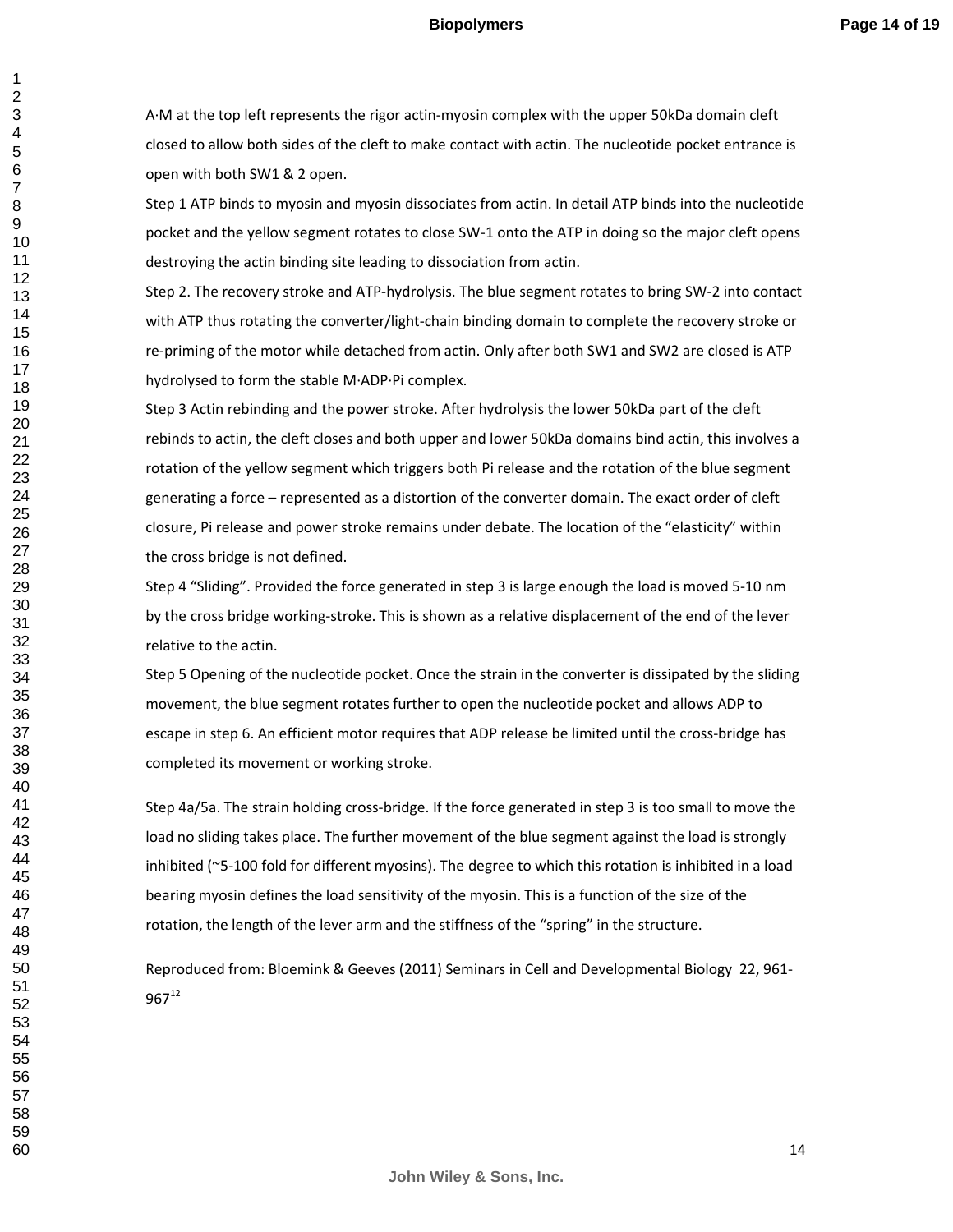#### **Biopolymers**

#### Fig 3 A Stabilisation of the 3 phosphates in the myosin nucleotide pocket.

The ATP binding site in the catalytically active conformation, i.e. switch 1 and switch 2 closed and the stabilizing salt bridge formed between Ag 238 (of SW1) and Glu 459 (of SW2). ATP has been modelled into the 1VOM crystal structure (Dyctyostelium myosin II with Mg<sup>2+</sup> .ADP and vanadate in the active site). Only the three phosphates are depicted. Dotted lines show hydrogen bonds shorter than 2.8 A between the heavy atoms. The Mg<sup>2+</sup> coordination sphere is represented with thick grey lines. Taken from Kiani & Fischer PNAS 2014 11, E2947-E2956 $^{36}$ .

#### Fig 3B The catalysis of the ATP hydrolysis step and the role of Glu459.

Reactions on the left: during the breaking of water  $W_a$ , a proton is first transferred onto Glu459 before being transferred to the final γ-Pi. Reaction on the right: the proton is transferred onto the γ-Pi without transiting Glu459. a) ATP reactant state **R**. Arrows with black heads show covalent rearrangements. b & c) Metaphosphate intermediate **m**. d) Stable intermediate **e** with protonated Glu459. E) Product precursor **g**, with proton on γ-Pi. Arrows with while heads indicate rearrangements of the H-bond network. f) Final ADP·Pi product **P**.

Numbers in parentheses indicate the energy (kcal/mol, relative to the reaction state R) of the stable intermediates. Numbers on the large arrows between boxes indicate the energy barriers between states. Taken from Kiani & Fischer Current Opinion in Structural Biology Volume 31, 1-140<sup>38</sup>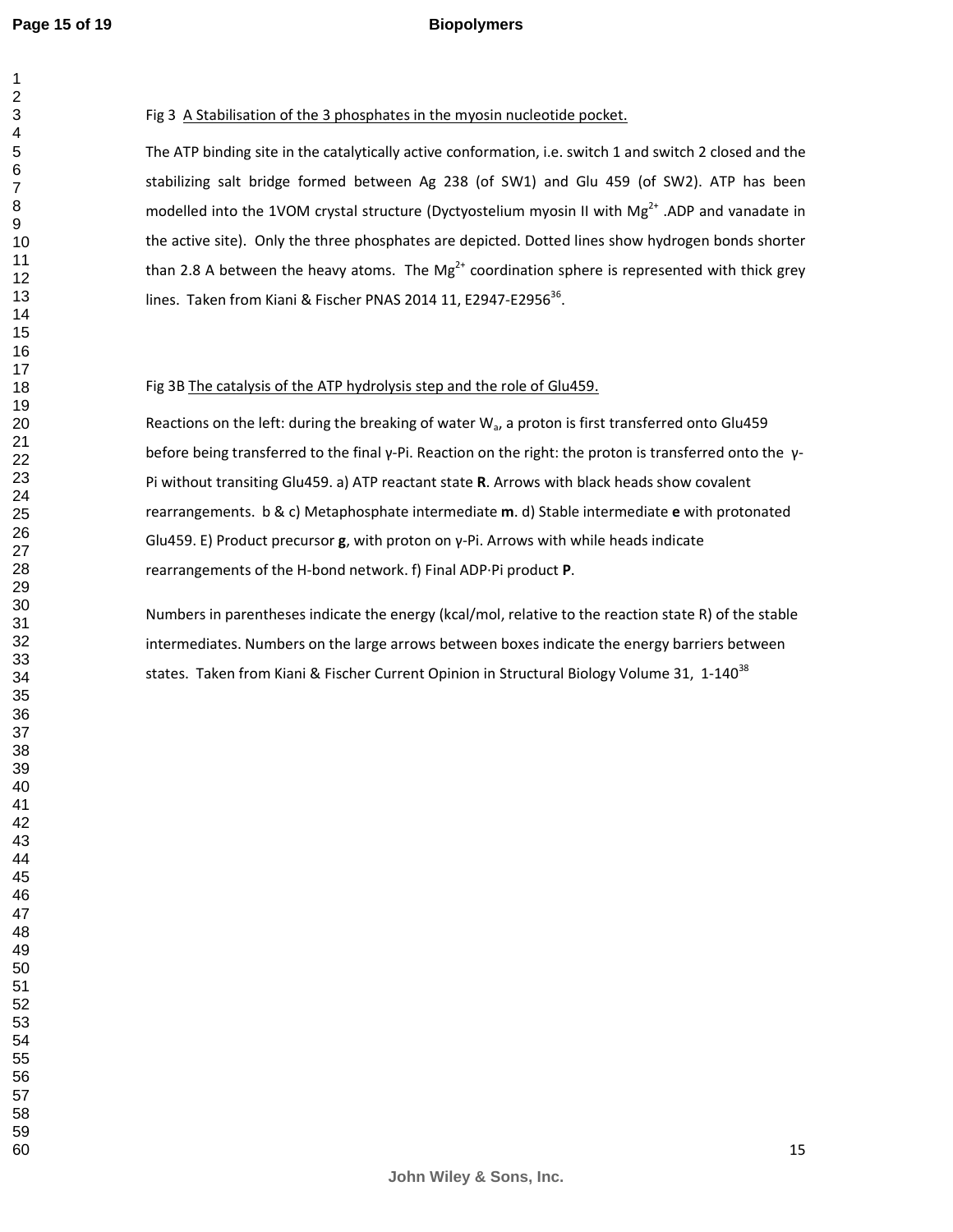



Figure 1 159x111mm (220 x 220 DPI)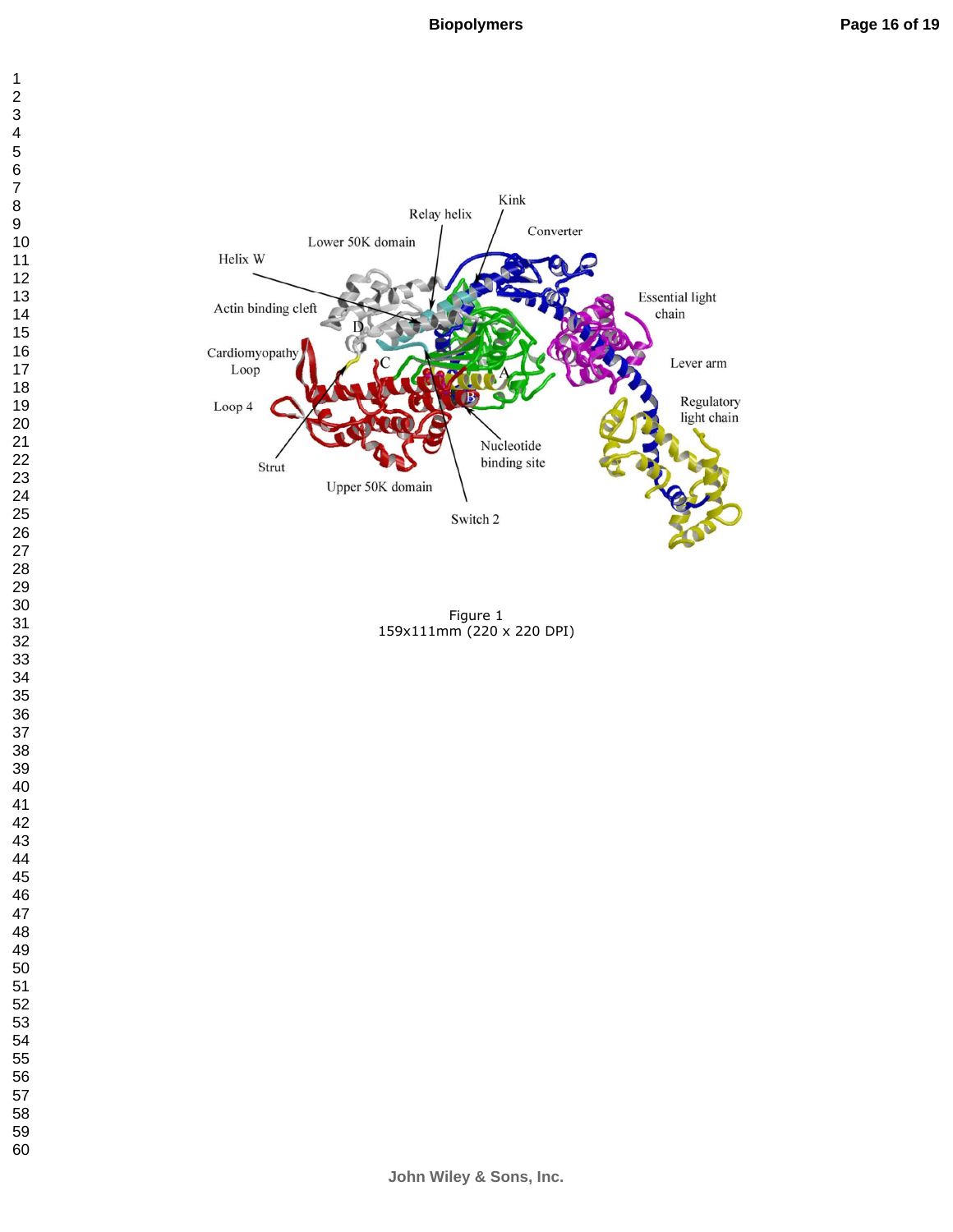

Figure 2 264x295mm (96 x 96 DPI)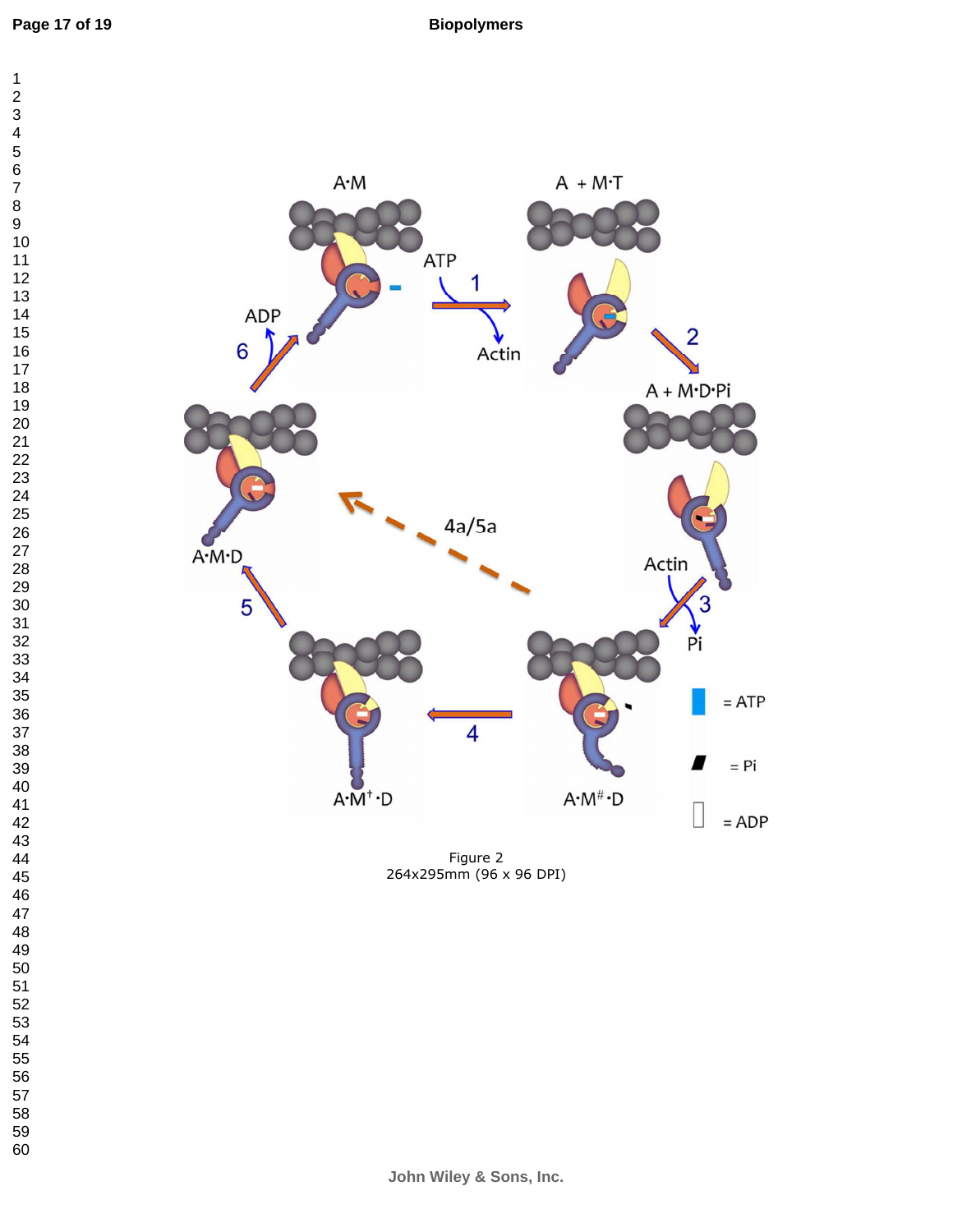



Figure 3A 121x105mm (96 x 96 DPI)